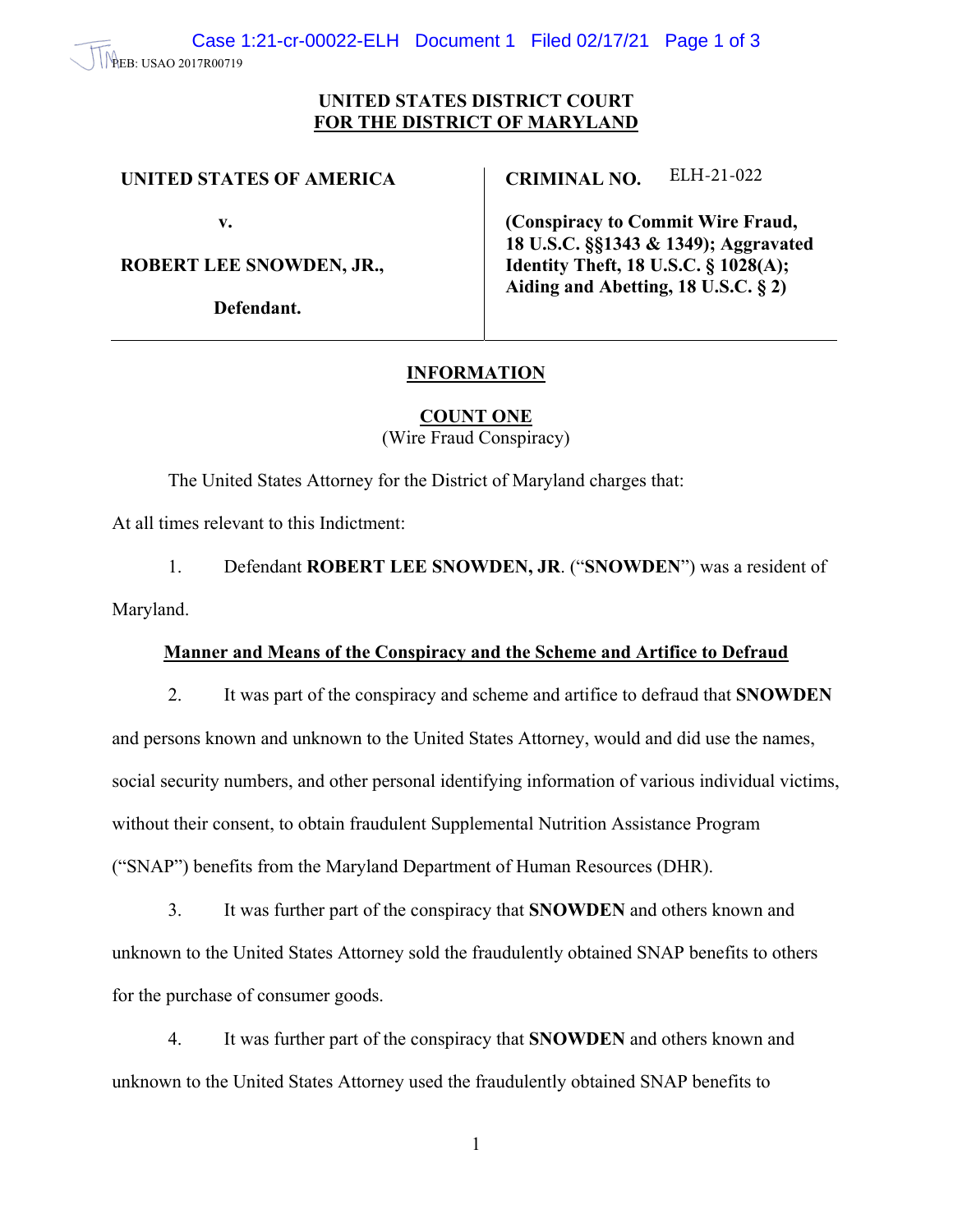### Case 1:21-cr-00022-ELH Document 1 Filed 02/17/21 Page 2 of 3

purchase consumer goods for the conspirators' own use.

#### **The Charge**

5. From in or about 2013, and continuing until in or about July 2020, in the District of Maryland, the defendant,

#### **ROBERT LEE SNOWDEN, JR.,**

conspired with others known and unknown to the Grand Jury, to knowingly and willfully execute and attempt to execute a scheme and artifice to defraud financial institutions, businesses and individual victims, and to obtain money and property by means of materially false and fraudulent pretenses, representations and promises and, for the purpose of executing the scheme, caused to be transmitted by means of wire communication in interstate and foreign commerce certain signals and sounds, in violation of Title 18, United States Code, Section 1343.

18 U.S.C. § 1343 & 1349 18 U.S.C. § 2